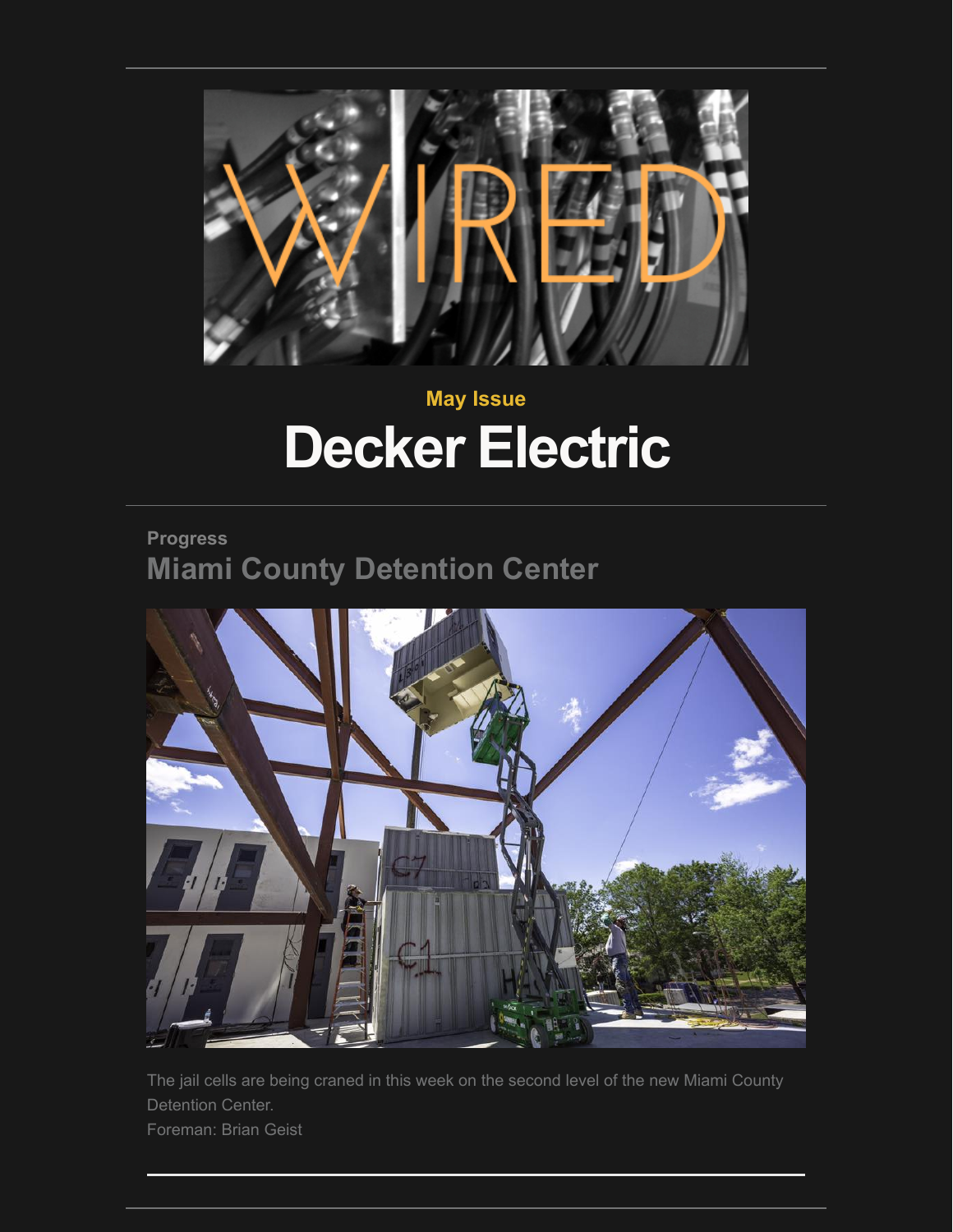#### **Recently-Awarded Projects in the Second Quarter**

Custom Cupboards *Grounding* Lyons CO2 *Plant Primary Utility* Kansas State *Daktronics* WSU *Campus Signs Phase II* Standard Beverage-Wichita, KS  *Office Remodel* Convergys-Laredo *Phase II* Convergys-Dallas, TX *New Location* Convergys-Hazelwood White Energy-Plainview, TX  *Pre-Condenser Project*



Decker Electric is proud to be a part of the Foley Equipment construction team and groundbreaking for the Wichita Caterpillar Dealership expansion projects.

### **Projects Bidding**

CO2 Plant *Lyons* Convergys Access Control Convergys-North Carolina *Electrical and Low Voltage Upgrades* Convergys-Dallas, TX *New Generator* Convergys-Dallas, TX *Level 3 - 92 Drop* BNSF *Argentine Fuel Pad and Lighting* BNSF *Murray Yard Lighting* BNSF-Newton, KS *Jacking and Heat Trace Upgrades* Tyson-Emporia, KS *Feeders* Tyson-Emporia, KS *Site Lighting*

#### **Current Projects**

Pratt Regional Medical Center *Phase 5* EKAE-Garnett, KS *Renewables* EKAE-Garnett, KS *Flywheel UPS* Wesley Medical Center-Wichita, KS  *Peds Renovation - Low Voltage* Miami County Detention Center- Paola, KS *New Detention Center* Grain Storage Upgrades- Garnett, KS Generator Upgrade-Garnett, KS Foley Equipment *1550 Project* Show Me Ethanol *Hammermill & Fermenter Addition* Grain Storage Project-Lyons, KS Ninnescah Rural Electric Cooperative *Office & WarehouseCNH LED Install* RedGuard Systems *Data, Access Control* RedGuard Systems *Data, Access Control Phase II* Cornejo Dredge ANR Meade



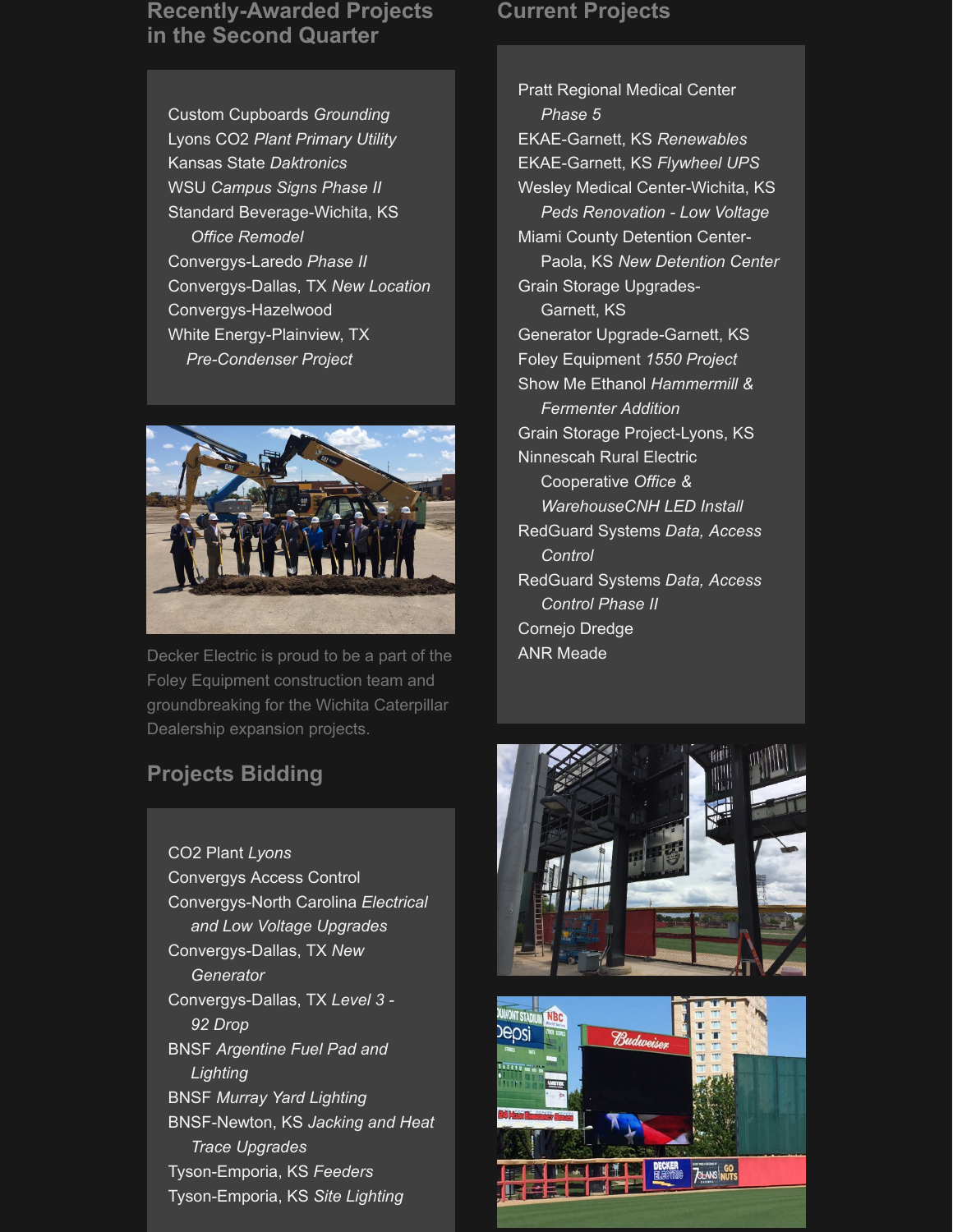Tyson-Holcomb, KS *Heat Trace* Tyson-Joslin, IL *Rendering Control Upgrade* UPRR-Hutchins, TX *Lighting* UPRR-Houston, TX *Yard Office and Lighting* Kice-Campbellsville, KY *Pellet Mill* TransCanada *PCR Install* TransCanada-Multiple Locations *Transformer Installs* TransCanada-Gruver, TX *ANR* City of Goddard *IP Camera System* COW *Re-Use Pump Station* KSU *Equine Center* KSU *Purebred Beef* Belmont Park Beach *Blaster PLC* Market St. Appartments Ransom Memorial Hospital ED- Ottowa, KS White Energy-Russell, KS  *Pre-Condenser Project* White Energy-Plainview, TX *Beer Mash Project*

The new Daktronics scoreboard display at Lawrence Dumont Stadium.

#### **Monthly Projects**

Foley Equipment Beechcraft- Wichita KS *Electrical T&M*  Service Department Work – City of **Wichita** UPRR Electrical Upgrades throughout the US *T&M Work, Master Agreement* UPRR Fuel Management Upgrades throughout the US *T&M Work, Master Agreement* **GEVO** 

## **Community Decker volunteers at the KMUW Pledge Drive**



Many Decker support staff employees volunteered to answer phones for the KMUW pledge drive. Pictured to the right are Amy Douthitt, Nicole Conn and Kristi Christy.

#### **Community**